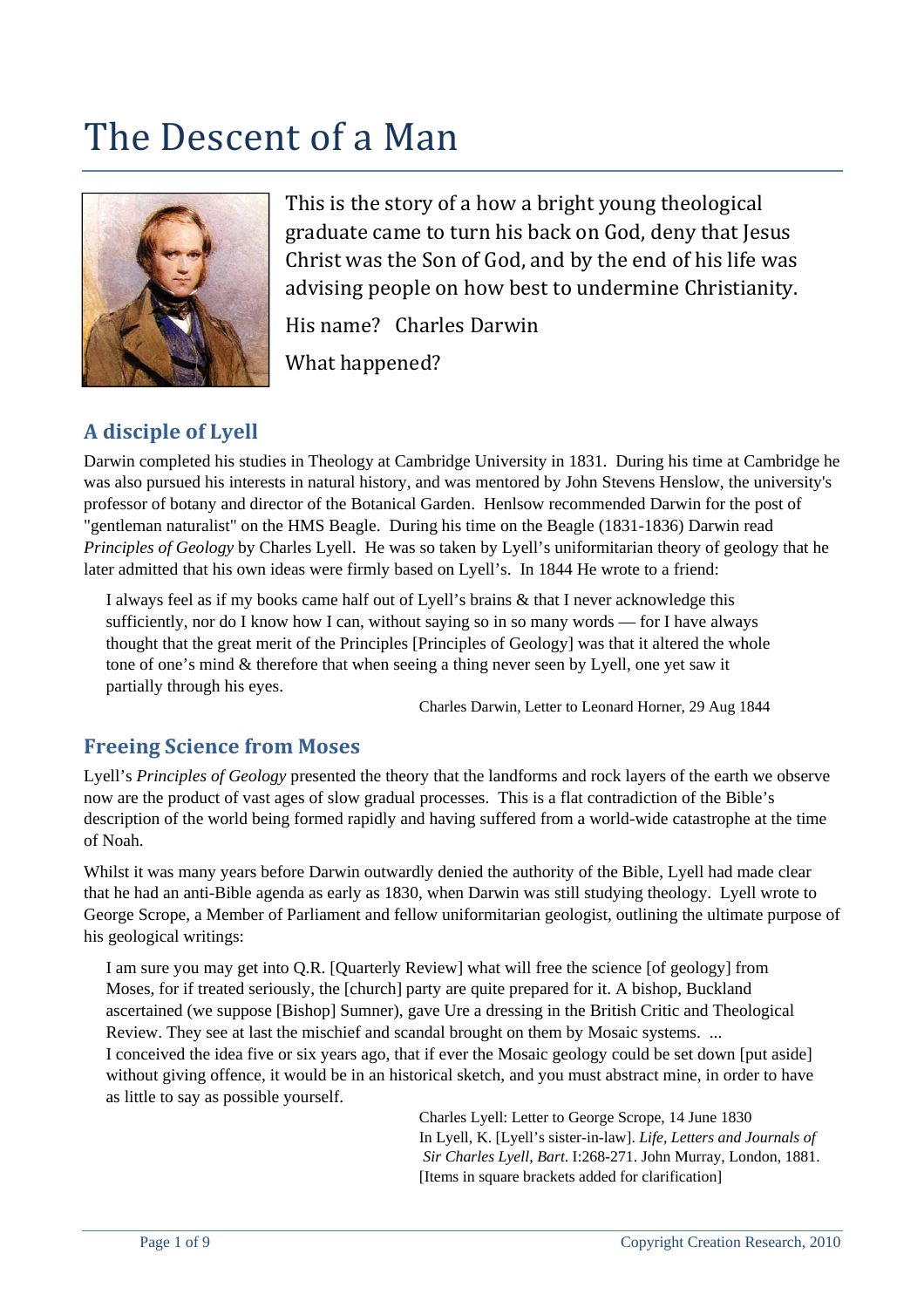Moses was the writer of the book of Genesis, so freeing science from Moses meant denying the origin and history of world as described in Genesis. Long ages and uniformitarian geology are so entrenched today that it comes as a surprise to many that there was a time when geologists actually accepted a Mosaic or Genesis

framework to their thinking. In fact, the word "geology" meaning "the study of the earth" was coined by a Bishop, and many of the early geologists were clergymen who believed the rocks and landforms of the earth were the result of Creation and Noah's Flood.

Lyell was a lawyer and he knew that no separation exists between religion or philosophy, and the way people study the world around them, i.e. science. By advising his followers to reject and replace Moses, Lyell was actually establishing an alternative world history where the authority of the God of Moses over the real world of rocks, fossils and living things, was ultimately rejected.



Charles Lyell (1797-1875)

## **Jesus and Moses**

Lyell kept up the appearance of being a church supporting believer, as did most British gentry of the day, but he was obviously not bothered by Jesus' warning that those who reject Moses eventually reject His words. Jesus said to the religious leaders of his time:

For if you believed Moses, you would believe me; for he wrote of me. But if you do not believe his writings, how will you believe my words?

John 5:46-47

Therefore, it shouldn't surprise us that this is what actually happened to Charles Darwin, one of Lyell's most devoted disciples. It was only after Darwin took on Lyell's world view of vast geologic ages that he could work out his own theory of evolutionary biology. In his book *On the Origin of Species*, which sets out his theory of evolution, Darwin describes his complete dependence on Lyell's work.

He who can read Sir Charles Lyell's grand work on the Principles of Geology, which the future historian will recognise as having produced a revolution in natural science, yet does not admit how incomprehensibly vast have been the past periods of time, may at once close this volume.

Darwin, 1859, *Origin*, Ch IX, p282

A vast incomprehensible past, undocumented by any witnesses, allowed Darwin to fill it with his own theories about the origin of life, and of new and different life forms. The Bible sets out a clearly documented record of the origin and history of life that has the authority of a witness who was there. Lyell's work gave Darwin the option of rejecting that authority and substituting it with his own.

# **Denying the Deluge**

Darwin later confirmed that Lyell had indeed undermined the authority of Scripture with his vast ages and uniformitarian geology. In 1873 Darwin wrote to his son George:

Lyell is most firmly convinced that he has shaken the faith in the Deluge etc far more efficiently by never having said a word against the Bible, than if he had acted otherwise.

Charles Darwin, Letter to his son George H Darwin, 21 Oct 1873

The Deluge refers to Noah's Flood – a world wide catastrophe sent in judgement on man's evil behaviour. Darwin, Lyell and their present day followers were and are not just rejecting God's power as Creator, they reject His power and authority as judge. Churches that pride themselves on believing that God is Creator and Judge, but accept Lyell's vast uniformitarian ages are undermining the foundation of the gospel. If there is no judgement on sin, there is no need to be saved. By shaking faith in the Deluge, Lyell and his theological successors lull people into a dangerous ignorance of their perilous state unless they repent of their evil behaviour and accept the free gift of salvation offered by Christ.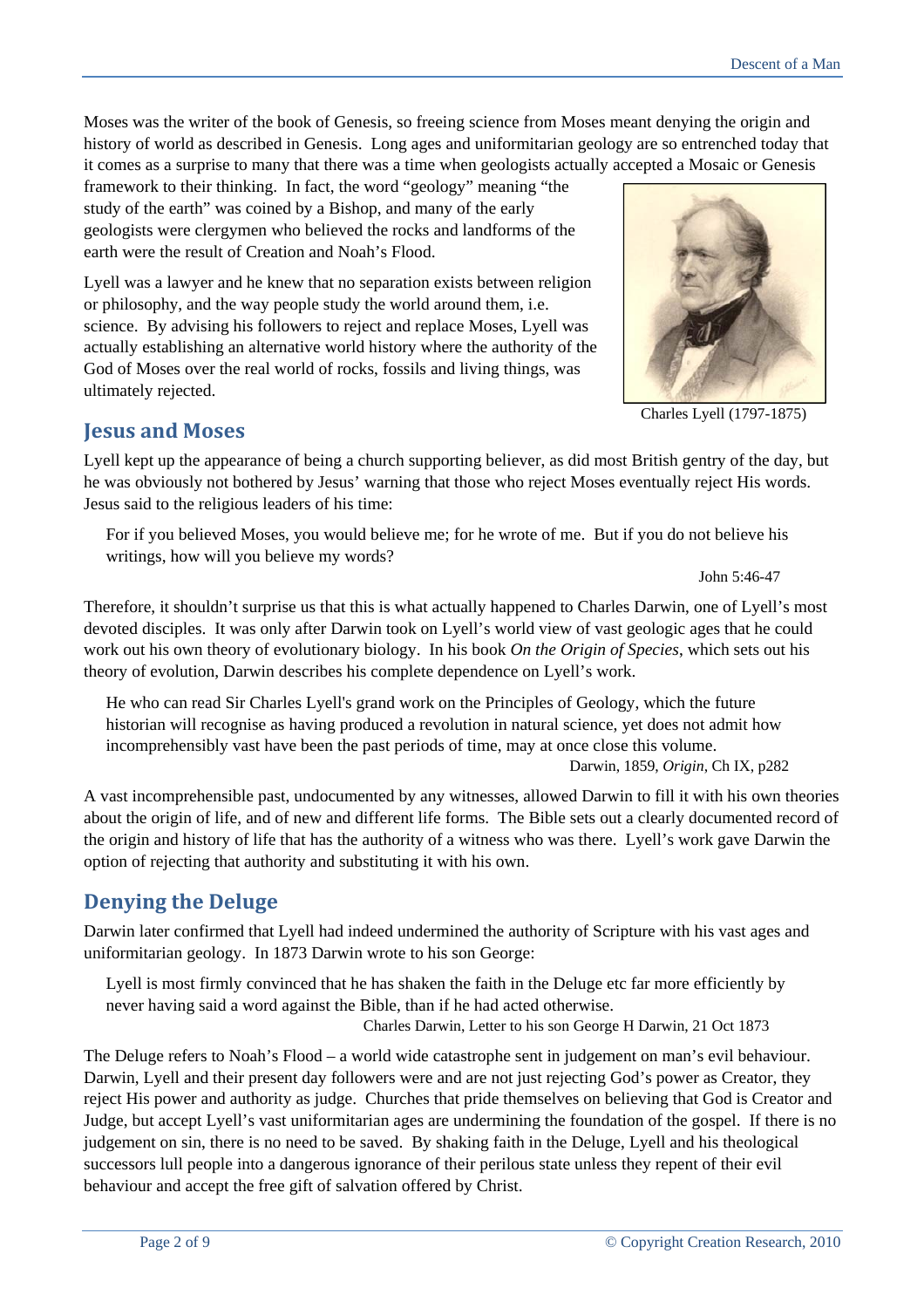# **A Personal Tragedy**

During the years that Darwin spent developing his evolutionary theory he experienced a tragedy when his 10 year old daughter Annie died in 1851. Randal Keynes, a great, great grandson of Charles Darwin wrote a biog raphy of Darwin entitled *Annie's Box* which focuses on Darwin's family life. In the book he claims: "After Annie's death, Charles set the Christian faith firmly behind him." In a review of the book in *Science* vol. 296, p1974, 14 June 2002, the reviewer states, "Freed from the last vestige of belief that the world was perfect because God created it that way, Darwin continued without spiritual restraint to work out his theory on the origin of species."

Since Keynes' book was published many people have come to believe that grief over his daughter's death gave Darwin the impetus to publish his inherently anti-God theory. However, the real turning point in Darwin's life was some 20 years earlier when he adopted Lyell's Moses-free science. His grief over his daughter's death was just one more step on an already well established path away from God.

Keynes' book was the inspiration of the 2009 biographical film with the completely misleading name of *Creation*. The film is one of numerous promotions released during the Darwin anniversary year designed to make people feel good about Darwin as a person, and therefore, good about his theory of evolution.



Anne Darwin's Grave The inscription is: Anne Elizabeth Darwin Born March 2 1841, Died April 23 1851 A Dear and Good Child

### **Goodness Problem**

Darwin may have been a good family man, but there is no goodness in his theory of how living things came into being. This is clear from his final summing up paragraphs of *On the Origin of Species*:

It is interesting to contemplate an entangled bank, clothed with many plants of many kinds, with birds singing on the bushes, with various insects flitting about, and with worms crawling through the damp earth, and to reflect that these elaborately constructed forms, so different from each other, and dependent on each other in so complex a manner, have all been produced by laws acting around us. These laws, taken in the largest sense, being Growth with Reproduction; Inheritance which is almost implied by reproduction; Variability from the indirect and direct action of the external conditions of life, and from use and disuse; a Ratio of Increase so high as to lead to a Struggle for Life, and as a consequence to Natural Selection, entailing Divergence of Character and the Extinction of lessimproved forms.

Thus, from the war of nature, from famine and death, the most exalted object which we are capable of conceiving, namely, the production of the higher animals, directly follows. There is grandeur in this view of life, with its several powers, having been originally breathed into a few forms or into one; and that, whilst this planet has gone cycling on according to the fixed law of gravity, from so simple a beginning endless forms most beautiful and most wonderful have been, and are being, evolved."

 Darwin, C. R. 1859. *On the origin of species by means of natural selection, or the preservation of favoured races in the struggle for life*. London: John Murray. 1st ed. pp490-491

An endless struggle for life, resulting in famine, death and extinction has only the deluded grandeur of a Stalinist war on the masses, where those who are considered unfit are eliminated. This is the exact opposite of God's assessment of His finished creation. Genesis tells us:

And God saw everything that he had made, and, behold, it was very good.

Genesis 1:31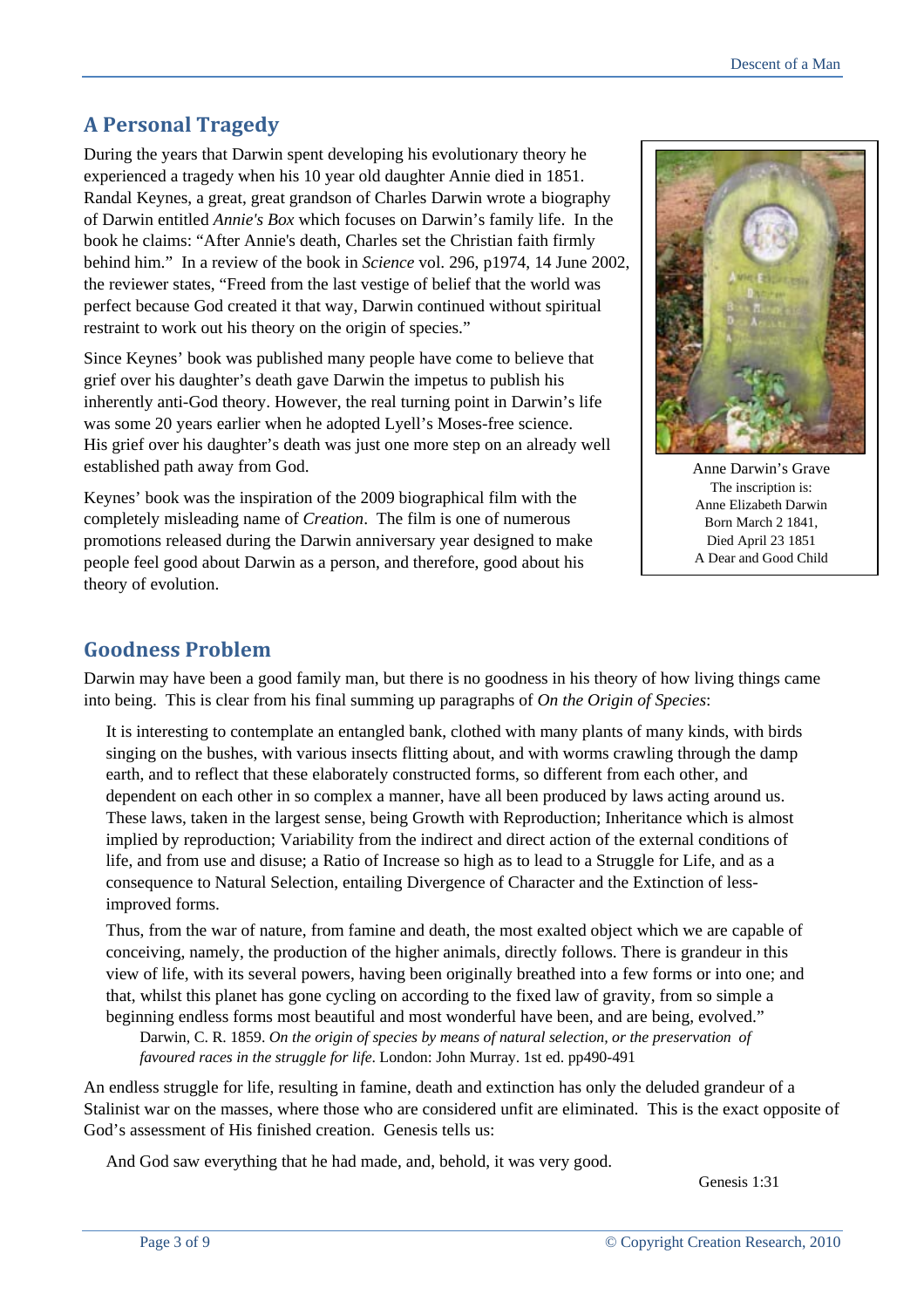Genesis 1 and 2 describe a world of beauty and perfection where there was no famine, struggle, suffering or death. What God considered good is confirmed by looking at the life of Jesus Christ, who as the Creator incarnate "went about doing good" (Acts 10:38). Jesus fed the hungry, healed the sick and disabled, and raised the dead – the exact opposite of Darwinian processes. Theologians who claim God used evolution, i.e. millions of years of death, disease and struggle, to bring living things into existence grossly insult the Creator and they will pay for it dearly on the day when we are all judged according to God's word, and not by the words of Darwin or his followers such as Richard Dawkins and David Attenborough.

Darwin was aware of the dilemma between a good God and the observed suffering of living things. He expressed this in a letter to a Joseph Hooker, a close lifelong friend:

My theology is a simple muddle: I cannot look at the Universe as the result of blind chance, yet I can see no evidence of beneficent Design.

Charles Darwin, letter to Joseph Hooker, 12 July 1870

He later wrote in his autobiography:

A being so powerful and so full of knowledge as a God who could create the universe, is to our finite minds omnipotent and omniscient, and it revolts our understanding to suppose that his benevolence is not unbounded, for what advantage can there be in the sufferings of millions of the lower animals throughout almost endless time?

> Nora Barlow, ed. *The autobiography of Charles Darwin, 1809-1882: with original omissions restored*. New York, W.W. Norton, 1969, p90

Darwin's loss of faith in a good God because he saw a good God as incompatible with an evil world, reveals the essential flaw in all compromise creation positions e.g. theistic evolution, framework hypothesis, intelligent design, that refuse to take Genesis as serious history. These beliefs may superficially explain creative design, but they do not explain why the world is full of things that are not good, such as disease and death. There is a significant difference between a world that doesn't function well because it was made by an evil or incompetent creator, and a world that functions badly because it was corrupted after it was completed by God and given into man's control.

Only Genesis gives a clear, consistent explanation of why the world is tainted by death, disease and struggle for life, yet shows the vestiges of perfect design that are beyond chance. The world was made perfect, but the first man rebelled against God and God judged the world by cursing the ground and bringing death into the world. He later judged it again with the world-wide flood of Noah because of man's continuing rebellion. Genesis also provides the foundation as to why Christ the Creator is the only one who can save us from the eternal penalty of our rebellion against him.

#### **Darwin's Autobiography**

Darwin wrote his autobiography in 1876, although it wasn't published until after his death. It was originally included in *The Life Letters of Charles Darwin* published by his son Francis in 1887. There were many omissions from the original manuscript, most of which seem to be at the request of Emma Darwin, his deeply religious Unitarian wife and all of which seem designed to make Darwin appear to be an acceptable Church supporting English gentleman.

#### **Darwin on the Bible**

By the time he wrote his autobiography in 1876 Darwin has completely dismissed the authority of the whole of Scripture. He describes his loss of trust in the Old Testament as follows:

Whilst on board the Beagle I was quite orthodox, and I remember being heartily laughed at by several of the officers (though themselves orthodox) for quoting the Bible as an unanswerable authority on some point of morality. I suppose it was the novelty of the argument that amused them. But I had gradually come, by this time, to see that the Old Testament from its manifestly false history of the world, with the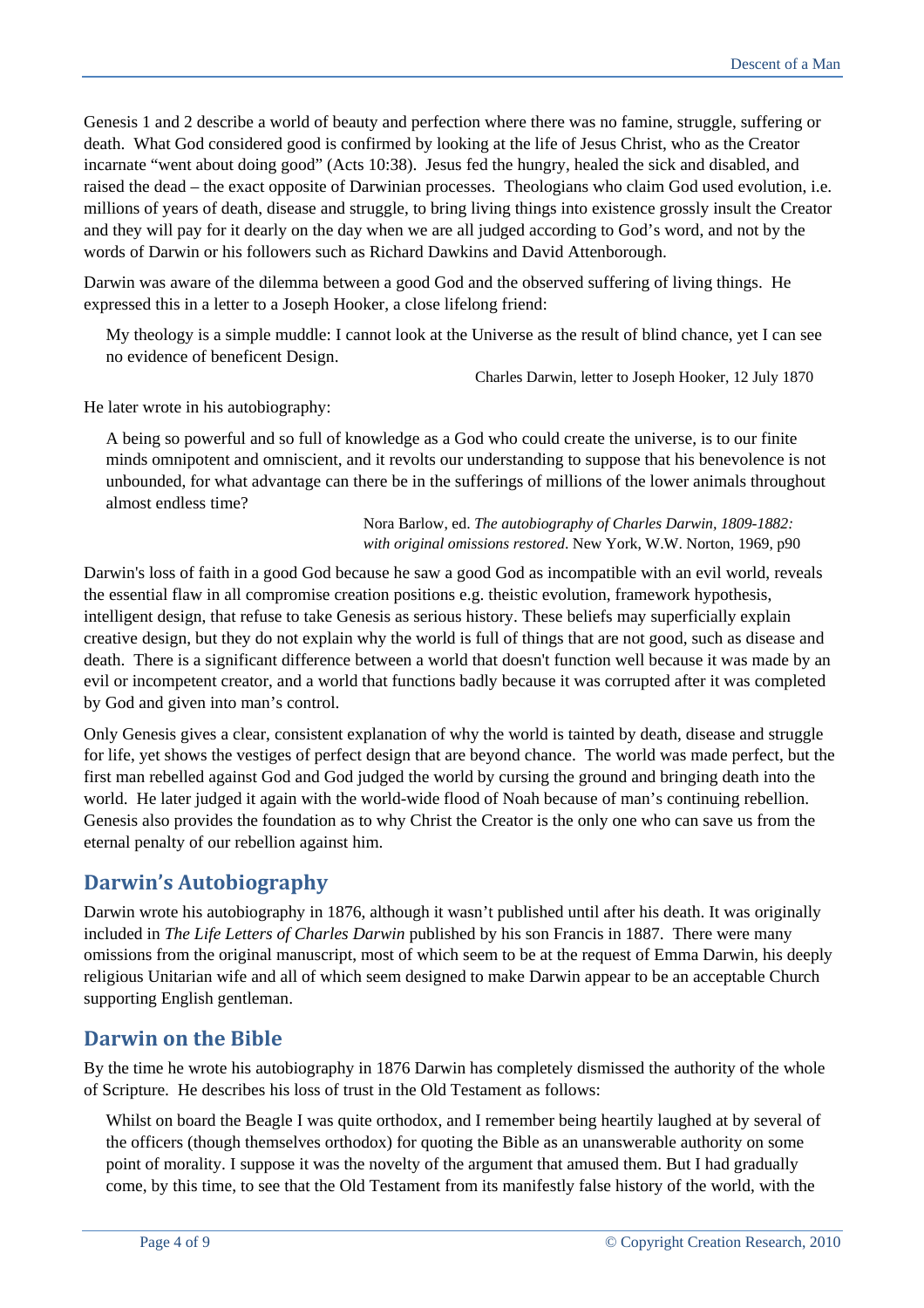Tower of Babel, the rainbow as a sign, etc., etc., and from its attributing to God the feelings of a revengeful tyrant, was no more to be trusted than the sacred books of the Hindoos, *(sic)* or the beliefs of any barbarian.

> Nora Barlow, ed. *The autobiography of Charles Darwin, 1809-1882: with original omissions restored*. New York, W.W. Norton, 1969, p85

Note Darwin's description of Scripture as "manifestly false", not metaphor or useful symbolism with theological truth. Darwin, who was trained in theology, did not indulge in any of the modern-day doublespeak by theologians who claim Genesis and the Theory of Evolution tell the same story. Darwin knew very well they didn't, and because he believed his theory was true, he consistently also believed the Old Testament was false.

Having dismissed the Old Testament, Darwin then attacks the Gospels:

By further reflecting that the clearest evidence would be requisite to make any sane man believe in the miracles by which Christianity is supported,—that the more we know of the fixed laws of nature the more incredible do miracles become,—that the men at that time were ignorant and credulous to a degree almost incomprehensible by us,—that the Gospels cannot be proved to have been written simultaneously with the events,—that they differ in many important details, far too important as it seemed to me to be admitted as the usual inaccuracies of eyewitnesses;—by such reflections as these, which I give not as having the least novelty or value, but as they influenced me, I gradually came to disbelieve in Christianity as a divine revelation.

> Nora Barlow, ed. *The autobiography of Charles Darwin, 1809-1882: with original omissions restored*. New York, W.W. Norton, 1969, p85

Darwin's claim that the Gospel records of the memories of the disciples, who were actually there, "cannot be proved to have been written simultaneously with the events," exposes a major flaw in his own theory about the origin and history of life: It was written millions of years after the supposed events, unseen by any witnesses, and therefore can never be proven.

## **A Foundational Issue**

Evangelical Church leaders who claim that Creation, the Garden of Eden, Noah's Flood and the Tower of Babel are not salvation issues should take note of Darwin's experience. Having rejected the foundation on which the New Testament is built, i.e. the original good creation, God's judgement, and mankind's inability to save himself as set out in the Old Testament, Darwin rejected the good news (gospel) of the Creator coming to earth, showing His divine power and goodness in the miracles, dying to pay the penalty of our rebellion against Him and rising to bring us new life.

Darwin knew that by rejecting the Bible as the real history of the real world he was rejecting the Christian faith. He goes on to write:

Thus disbelief crept over me at a very slow rate, but was at last complete. The rate was so slow that I felt no distress, and have never since doubted even for a single second that my conclusion was correct. I can indeed hardly see how anyone ought to wish Christianity to be true; for if so the plain language of the text seems to show that the men who do not believe, and this would include my Father, Brother and almost all my best friends, will be everlastingly punished. And this is a damnable doctrine.

> Nora Barlow, ed. *The autobiography of Charles Darwin, 1809-1882: with original omissions restored.* New York, W.W. Norton, 1969, p87

Darwin understood some aspects of Christianity well. It is about how to get to Heaven, but is also about Hell and eternal judgement. Jesus spoke more on this subject than any other person in Scripture.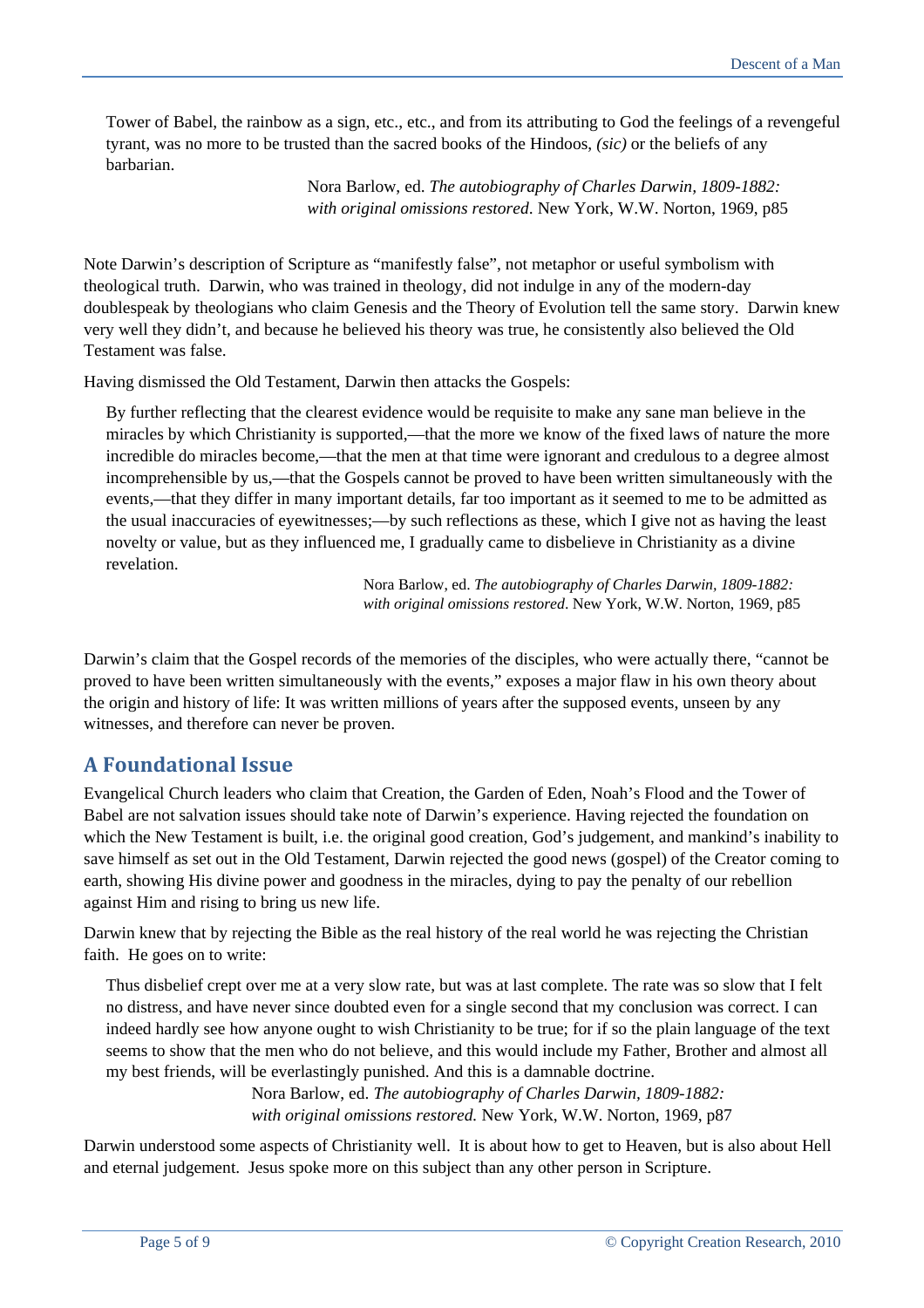Here we see the reason many refuse to consider any evidence for creation and oppose the work of groups like Creation Research so vigorously. Like Darwin, they know that God's authority and power to decide our ultimate fate rest exclusively on His role as Creator. By denying creation they think they can escape God's judgement of their own lives. How sad that such people also fail to understand that God's power and authority as Creator also enables the same God to save us from our rebellion against him and give everlasting life to all those who come in faith and repentance. (John 3:16)

# **Theistic Evolution**

Although he rejected the Bible and the Christian faith, Darwin was not an atheist. In 1879 He wrote:

It seems to me absurd to doubt that a man may be an ardent Theist & an evolutionist. ... In my most extreme fluctuations I have never been an atheist in the sense of denying the existence of a God. ... I think that generally (& more and more so as I grow older) but not always, that an agnostic would be the most correct description of my state of mind.

Charles Darwin, Letter to John Fordyce, 7 May 1879

Darwin is right in that is it possible to be a theist, i.e. believe there is a god of some kind somewhere, and believe in evolution. However, you then have to ask the question: What kind of god would deliberately use a process of death, disease, famine and struggle to make the world, and then declare it to be good? Atheist and Oxford Professor Peter Atkins called any god who would use evolution "a most malign god". (Big Questions, BBC1, 8 Feb 2009) If this is the only god available it is no wonder Darwin, and followers such as Peter Atkins, do not want to know him. Darwin and Atkins are being more consistent in their beliefs than those who claim to believe in the God of the Bible, but reject God's description of how He made the world.

The end result of Darwin's rejection of the Scriptures is shown in a letter he wrote 18 months before he died. In November 1880 a man named Frederick McDermott, who declared himself to believe that "Christ was the Son of God," wrote to Darwin, asking if Darwin also believed this, and if he believed in the New Testament. Darwin replied:

I am sorry to have to inform you that I do not believe in the Bible as a divine revelation, & therefore not in Jesus Christ as the son of God.

Charles Darwin, Letter to Frederick McDermott, 24 November 1880



Charles Darwin 1880

## **Darwin on Mankind**

This statement shows clearly Darwin's complete rejection of God's Word, and therefore, his rejection of God's Son. Here is a tragic fulfilment of Jesus' warning that "if you believed Moses, you would believe me; for he wrote of me. But if you do not believe his writings, how will you believe my words?" (John 5:46-47) Those who reject Moses, as Darwin did when he first chose to follow Lyell's vast ages, will reject Christ's words. Those theologians and Bible colleges who assume you can accept the millions of years proposed by Lyell, Darwin and their followers without rejecting Christ, beware of the effect on your students.

One of the most serious contradictions between Genesis and evolution is the place of man in the living world. Genesis states that man is a separate creation from animals, and is made in the image of God. (Genesis 1:26- 27, 2:7, 21-22) According to evolution man is just another animal that came into being as a result of millions of years of struggle and death, and therefore has no more significance than any other living thing in the ongoing struggle for life.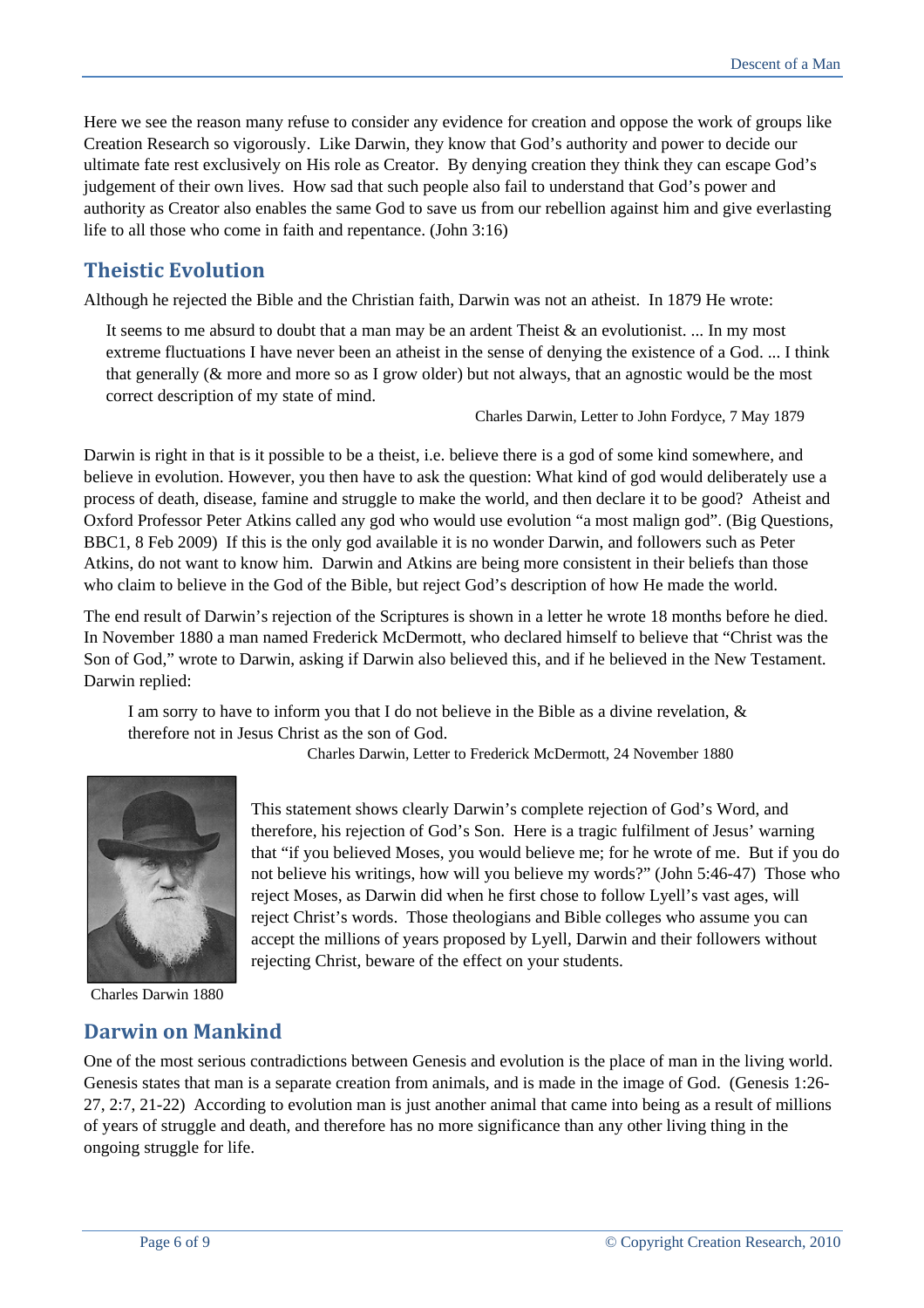Nine months before he died Darwin wrote about his views on mankind:

But then with me the horrid doubt always arises whether the convictions of man's mind, which has been developed from the mind of the lower animals, are of any value or at all trustworthy. Would any one trust in the convictions of a monkey's mind, if there are any convictions in such a mind?" Charles Darwin, Letter to William Graham, 3 July 1881

Darwin is consistent in his thinking on man and monkeys. If human beings are just animals that came into existence by a long naturalistic struggle for survival our thoughts are no more significant than those of the monkey-like creatures he believes we came from, and indeed of the simpler creatures that supposedly gave rise to the monkeys. According the Bible mankind is made in the image of God, who called Himself the Word (John 1:1) and our thoughts matter to God and our fellow human beings. We are designed to communicate our thoughts with God in prayer, and with each other in speech and writing.

In the same letter as above Darwin goes on to say:

Lastly I could show fight on natural selection having done and doing more for the progress of civilisation than you seem inclined to admit. Remember what risks the nations of Europe ran, not so many centuries ago of being overwhelmed by the Turks, and how ridiculous such an idea now is. The more civilised socalled Caucasian races have beaten the Turkish hollow in the struggle for existence. Looking to the world at no very distant date, what an endless number of the lower races will have been eliminated by the higher civilised races throughout the world.

Charles Darwin, Letter to William Graham, 3 July 1881

Darwin walking down the streets of London or Manchester and seeing the Islamic mosques would be horrified, as they are the evidence of the philosophic and religious vacuum his theory has made of British Culture, which other religions have moved in to fill. Darwin's racism comes to the fore when he goes on to claim that the struggle for existence will keep going within mankind, and non-European races will eventually be selected out by Caucasians (Europeans). Not only is time proving him wrong, but his attitude is the direct opposite of the Bible based belief that all human beings are made in the image of God and are, therefore, equally precious in His sight.

Again we see how evolution is an anti-Gospel theory. Darwin's idea of selecting out the "lower races" is the opposite of Christ's desire that people of all nations would become His disciples. Jesus sent his disciples out with this commission:

All authority in heaven and on earth has been given to me. Go therefore and make disciples of all nations, baptising themin the name of the Father and of the Son and of the Holy Spirit, teaching them to observe all that I have commanded you. And behold, I am with you always, to the end of the age.

Matthew 28:18-20

The Apostle Paul explains why Christ has authority to claim disciples from all nations when he spoke to a group of philosophers in Athens.

And he made from one man every nation of mankind to live on all the face of the earth, having determined allotted periods and the boundaries of their dwelling place, that they should seek God, in the hope that they might feel their way toward him and find him. Yet he is actually not far from each one of us.

Acts 17:26-27

Note that it is because all human beings are descended from the one created man that God is the Lord and Saviour of all people. Paul explains this in detail in his letter to the Romans. He wrote:

Therefore, just as sin entered the world through one man, and death through sin, and in this way death came to all men, because all sinned. ... For just as through the disobedience of the one man the many were made sinners, so also through the obedience of the one man the many will be made righteous.

Romans 5:12, 19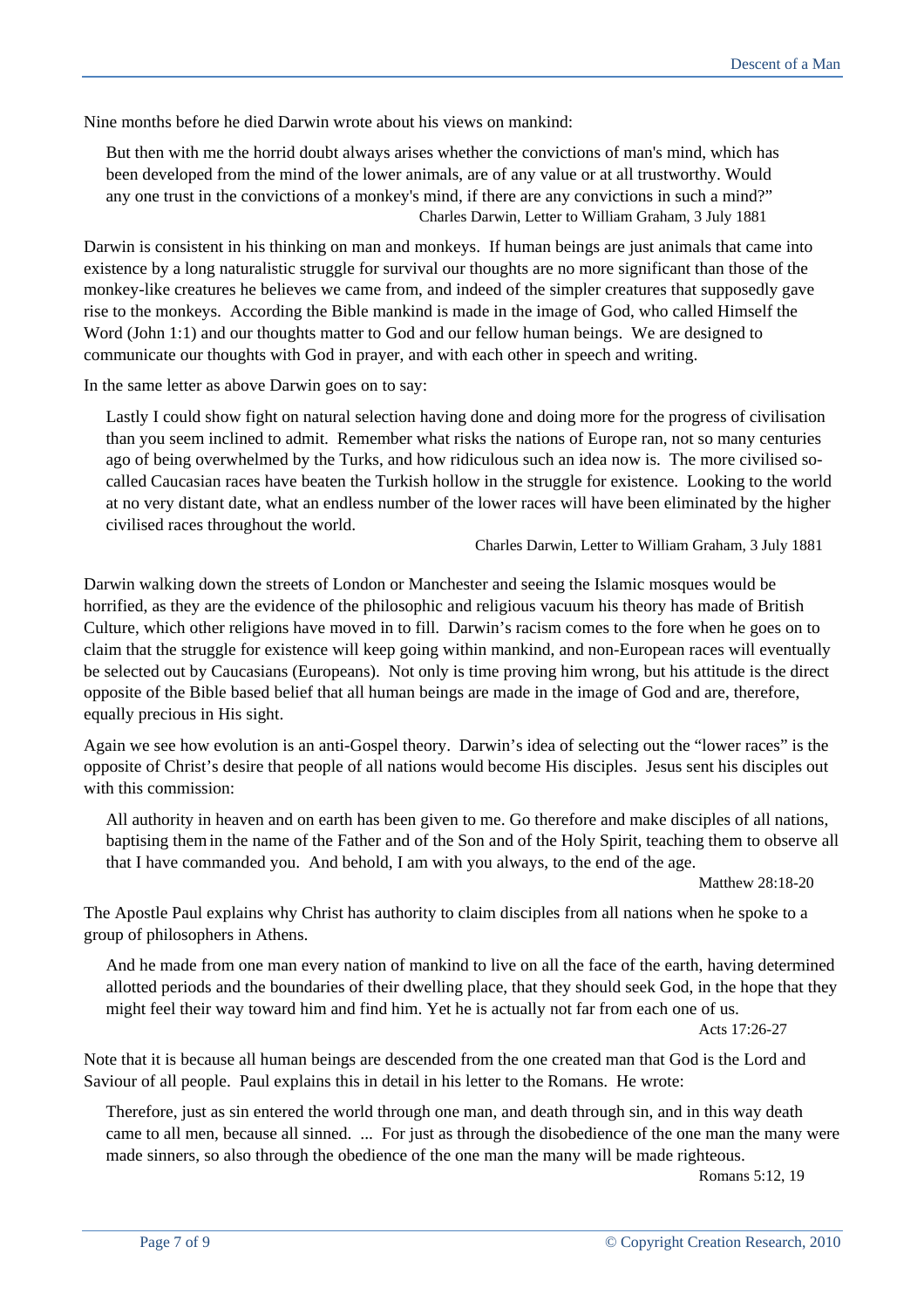If evolution is true there was never one uniquely created man who started out good and rebelled against God, from we are all descended, and therefore, are all in need of a Saviour. If evolution is true man's rebellion did not bring death into the world. Instead, the human race began as a group of hominids who had no knowledge of God or righteousness, struggling for existence in a world already filled with death. If human sin did not bring death, then having one's sins forgiven will not guarantee eternal life.

Darwin knew that his theory was contrary to Christianity but he was a quiet man who did not get involved in public controversies. In fact, he didn't need to. He knew the best way to attack Christianity was not with strident opposition, but by quietly undermining its foundations. In 1873 he wrote to his son George:

I have lately read Morley's Life of Voltaire & he insists strongly that direct attacks on Christianity (even when written with the wonderful force & vigour of Voltaire) produce little permanent effect: real good seems only to follow from slow & silent side attacks.

Charles Darwin, Letter to his son George Darwin, 21 October 1873

For over 150 years Darwin's theory has been a slow silent attack. By being told that evolution is scientific fact several generations of students and TV documentary viewers have been educated to believe in an alternative history of the world that directly contradicts the Bible. People are not stupid, they know that if the Bible is wrong about the origin and history of the world and of the human race, then there is no reason to accept its authority over their lives and trust it for their destiny.

The effect on the generations succeeding Darwin is seen in his own descendents. His great great grandson declared:

I don't believe in God: how could I, given my great great grandfather's theories? But perhaps I would feel happier if I did. Just because I have rejected conventional religion, it does not mean there isn't a void to be filled.

*Sunday Times*, (UK) 12 November 2000

# **Darwin is Buried**

Darwin died in 1882 and was buried in Westminster Abbey where over the centuries much good theology has also been buried. His grave bears the simple inscription: Charles Robert Darwin, Born 12 February 1809, Died 19 April 1882.

Pall bearers at the burial service included Sir Joseph Hooker, Alfred Russel Wallace, James Russell Lowell (U.S. Ambassador), and William Spottiswoode (President of the Royal Society). On the Sunday following the burial service, Harvey Goodwin, Bishop of Carlisle, preached a memorial sermon and said: "I think that the interment of the remains of Mr Darwin in Westminster Abbey is in accordance with the judgment of the wisest of his countrymen. It would have been unfortunate if anything had occurred to give weight and currency to the foolish notion which some have diligently propagated, but for which Mr Darwin was not responsible, that there is a necessary conflict between a knowledge of Nature and a belief in God…". Source: [Westminster Abbey](http://www.westminster-abbey.org/our-history/people/charles-darwin)

In claiming that burying Darwin in a Christian church was a wise thing to do, the Bishop of Carlisle reveals much about the then leadership of the Anglican Church who were ignoring the Biblical teaching that "The fear of the Lord is the beginning of wisdom, and knowledge of the Holy One is understanding" (Proverbs 9:10). Darwin rejected Christ, called himself an agnostic, regarded Scripture as manifestly false, and advised people on how to undermine Christianity. Modern day theologians and evangelists who want to import Darwin's teaching into Christianity are showing the same lack of wisdom.